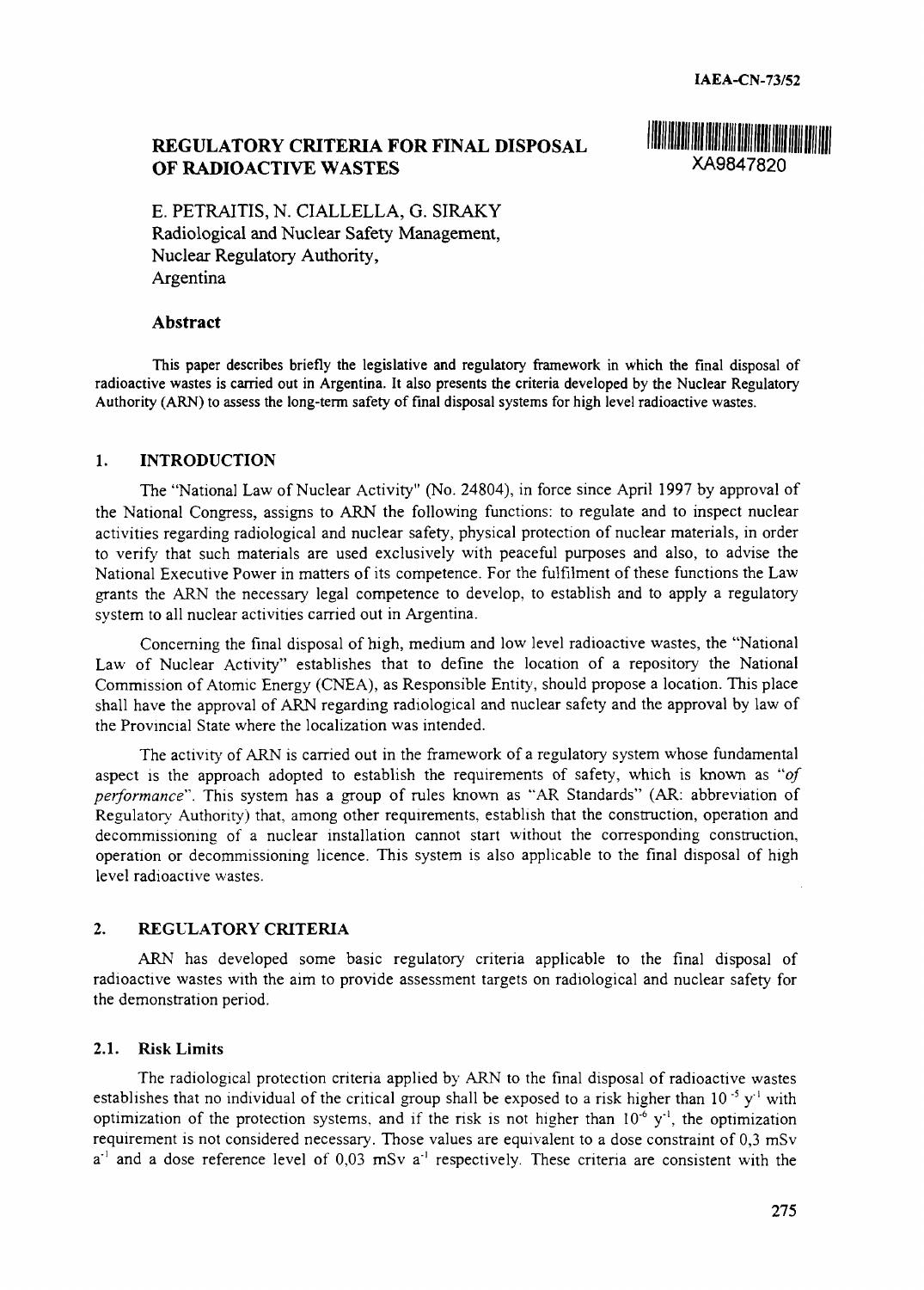International Commission on Radiological Protection (ICRP) recommendations [1], [3]. The main aims are to ensure that the individual risks are below the appropriate limits and to keep the radiological impact as low as reasonably achievable (ALARA).

## **2.2. Radiological Protection Criteria Implementation**

The multi-barrier concept is considered by ARN an appropriate tool to implement the main objectives mentioned previously. This concept consists of a system of engineered and natural barriers placed between the radioactive wastes and the environment accessible to man, with independent and redundant features, so that the safety of the system relies on the radionuclides containment through the combined operation of the multi-barrier system. In this way, the safety of the system is not compromised by the failure of any particular barrier.

Geological barriers by themselves could implement the radiological criteria described in 2.1., but, ARN requires that a low individual risk to the individuals of the critical group shall be ensured by engineering barriers too, in an independent and redundant manner. The barriers should be selected taking into account the minimum confinement time required to allow the decay of the radionuclides contained in the wastes.

The barriers considered appropriate are the inclusion of the wastes in a stable matrix whose low leaching rate would allow the delay in the radionuclides arrival to the biosphere by 10,000 years; the complete isolation of the wastes during the first 1,000 years to avoid deterministic effects by the use of appropriate containers; backfilling the repository with a material of low hydraulic conductivity and high ionic exchange capacity (to delay the migration of the leached radionuclides) and the use of geological stable barriers, with low hydraulic conductivities, approximately at a depth of 500 meters or more, located in areas without present or future mineral or petroleum interest and with low seismic risk, obtaining by this means a delay in order of magnitude of 100,000 years, and a significant reduction in the occurrence of probabilistic effects.

In **Figure** 1, the considered necessary time to allow the decay of the fission products are indicated (approximately 1,000 years), and also, the same period for the actinides fraction remaining after the reprocessing (approximately  $10^5 - 10^6$  years).

In Argentina, a feasibility analysis for the final disposal of high level radioactive wastes was performed during the eighties. The conclusions drawn are that the final disposal of those wastes in a deep and stable geological formation would be a solution that would not represent higher risks for the present and future generations than those indicated previously [4] - [5].

### **2.3. Considerations for the eventual recuperation** of **the wastes**

The criteria for the prevention of eventual recuperation of the wastes could be derived from the well known radiological protection principle: "the magnitude of individual doses, the number of people exposed, and the likelihood of incurring exposures where these are not certain to be received should all be kept as low as reasonably achievable".

In the case of disposal of radioactive wastes without the removal of potentially useful material, the presence of this material increases the probability of recovery intention, with the following increase in the probability of exposure of the involved people. Therefore, as the recovery is a potential event whose occurrence probability is near to one in this circumstances, it seems convenient to derive a specific criteria based in the above mentioned principle. Consequently, the associated regulatory requirement could recommend the removal from the waste of the potentially useful material by the society with precedence to its final disposal.

Furthermore, an optimization process could define the optimal time in which the removal should be performed conveniently.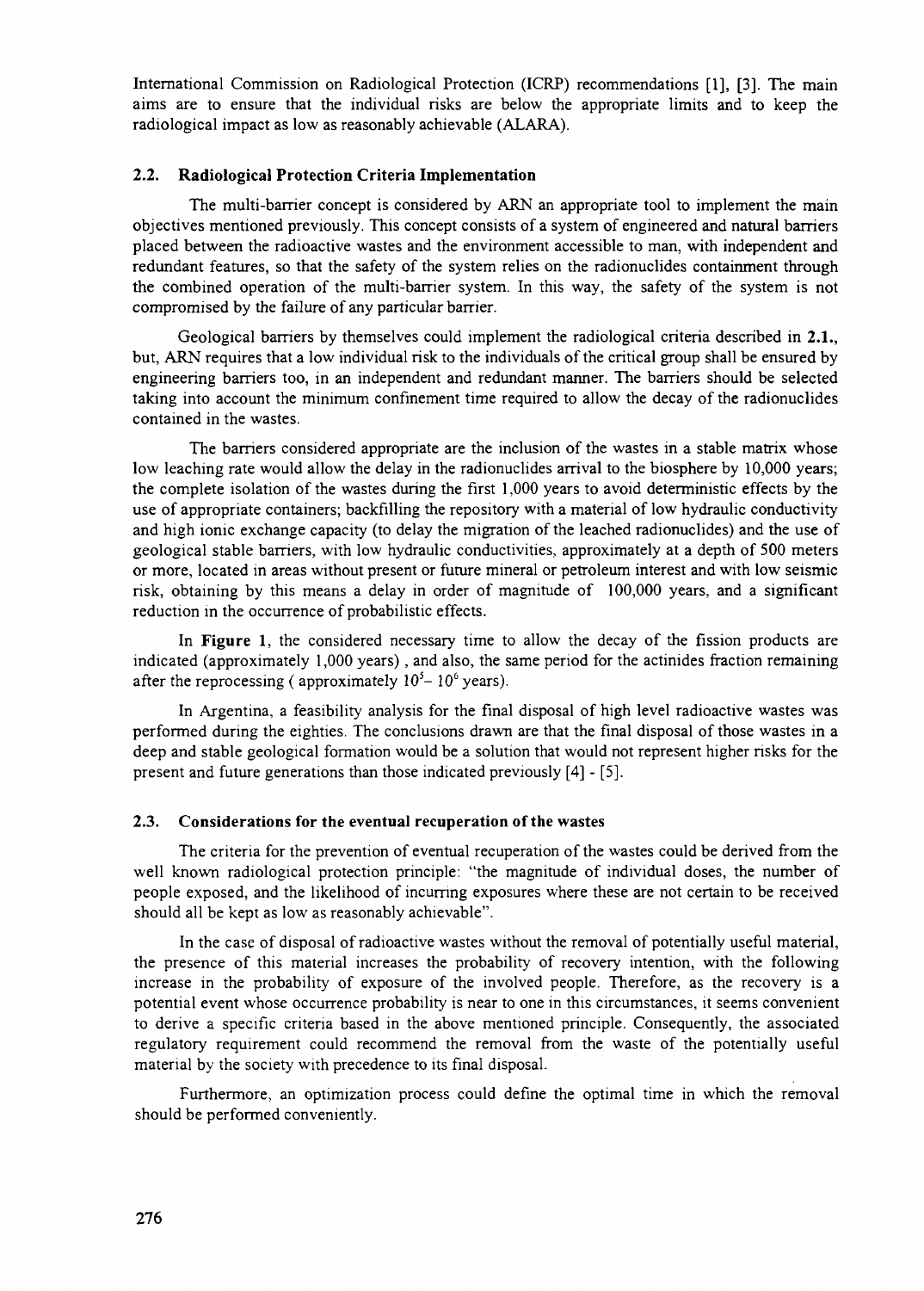

Figure 1 - Activities in the reprocessed wastes as time function (based on natural uranium fuel)

ARN considers that the appropriate solution to implement this concept, with the present technological knowledge, is to reprocess the spent fuel elements [2], and to dispose of the high level wastes solidified in a stable matrix, without actinides and fission products of interest, in a deep geological formation. with appropriate characteristics [4]. Additionally, to ensure a convenient structural strength for the waste form, the proposed container would be made from materials resistant to corrosion and mechanical stress, chemically compatible with each other and with the waste matrix, and without residual value that would otherwise give reason to removal intentions [5].

ARN considers that by these means, the probability of removal intention in repositories would be diminished notably. This is mainly because by reprocessing the spent fuel, the plutonium, uranium, fission products and actinides of interest would be removed previously.

The criteria are then based on the final disposal of the reprocessed wastes without any intention of ulterior removal of materials. Otherwise, the radiological impact would be increased without any evident benefit.

#### $2.4$ **Institutional Control**

After the removal of the useful materials, the institutional control of the high level radioactive waste repository is relevant during the safety demonstration phase, in particular, to confirm that the applied barriers perform as they were designed. Due to this reason, the criteria adopted by ARN are to demonstrate the radiological and nuclear safety of the repository in the long term, by analysis that allow to evaluate the performance of each barrier. By this means, an appropriate level of confidence shall be attained about the isolation of the radionuclides from the environment of interest, which